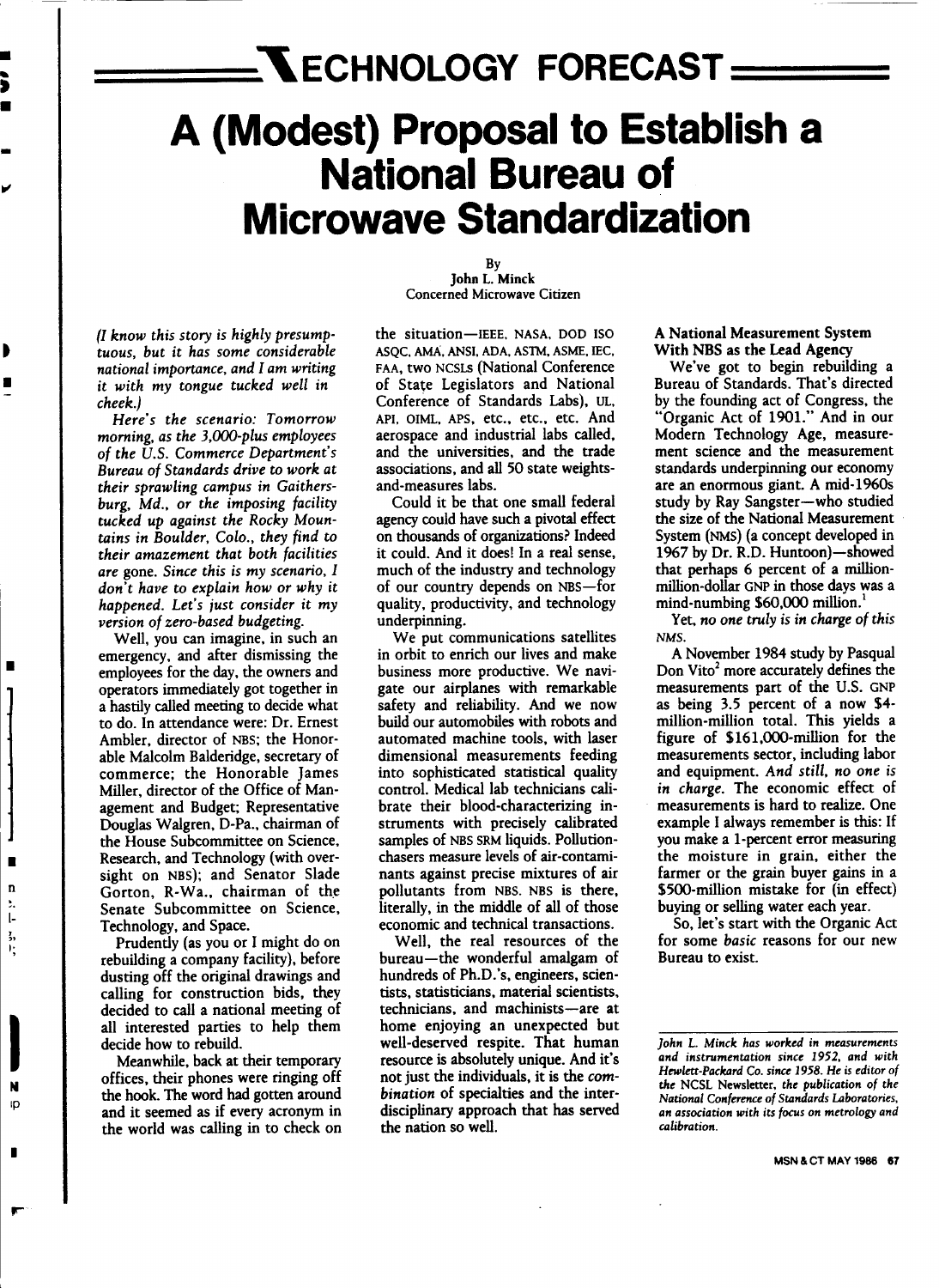(a) The custody, maintenance, and development of the national standards of measurement, and the provision of means and methods for making measurements consistent with those standards, including the comparison of standards used in scientific investigations, engineering, manufacturing, commerce, and educational institutions with the standards adopted or recognized by the Government.

"(b) The determination of physical constants and properties of materials when· such data are of great importance to scientific or manufacturing interests and are not to be obtained of sufficient accuracy elsewhere.

"(c) The development of methods for testing materials, mechanisms, and structures, and the testing of materials, supplies, and equipment, including items purchased for use of Government departments and independent establishments.

"(d) Cooperation with other governmental agencies and with private organizations in the establishment of standard practices, incorporated in codes and specifications.

"(e) Advisory service to Government agencies on scientific and technical problems.

"(f) Invention and development of devices to serve special needs of the Government.

This authority is very broad; and under it, NBS (operating under a delegation of authority from the Secretary of Commerce) has initiated its major programs. In fact, the authority under the Organic Act is so broad that it could serve as the statutory basis for all of NBS's major activities.

Significantly, the 15 to 20 mandatory requirements imposed on NBS came from Congress only in recent years. But NBS'S position as the lead agency in measurement science needs clarification. Many of us in the measurement community feel that Congress should amend or revise the Organic Act, to make clear that the NBS should assume a leadership role in the National Measurement System.

### Rebuilding an NBS Microwave Capability

In this "artificial" rebuilding of mine, I believe that research, development, and dissemination for measurements and measurement standards is the starting point. In particular, our country's radio-frequency and microwave industry believes that the serious lack of measurement services for its rapidly emerging requirements has already hampered our technology. The yeoman work of the NMCSL Committee on National Measurement Requirements and the IEEE/MTI Committee to Promote National Microwave Standards has clearly presented these deficiencies.

Only after the establishment of the standards and structure for dissemi-



### **A Precision Reference for Global Applications**

Precise, on-site time and frequency reference capability has become a virtual necessity for many installations involved in deep space tracking, communications, navigation, electronic intelligence and a variety of other applications.

DATUM's 9390 monitors code transmissions from NAVSTAR satellites in the Global Positioning System (GPS) to provide time and frequency reference data traceable to UTC (USNO) and all other international time scales. If the unit is installed at a known location, only one satellite is required. Otherwise, it automatically tracks four satellites to determine the necessary geographical coordinates.

The final GPS constellation is scheduled for completion in 1988/89. As protection against unforseen program changes, DATUM offers software updating for four years from date of purchase.

### DATUM 9390 **GPS Time/Frequency Monitor**

- Time accurate to within ±100 nanoseconds of UTCfrequency accurate to 5 X  $10^{-12}$
- Automatic fixed-platform positioning
- RS232C I/O port for communication and remote control - IEEE 488 optional
- AC/DC power internal battery supply optional
- User friendly menu prompted operation
- Completely self-contained in a single chassis

DATUM's 9390 is available for immediate delivery. For complete information or applications assistance, call or write today.

## **Datum** Inc

### TIMING DIVISION

1363 S. State College Blvd.- Anaheim, California 92806 (714) 533·6333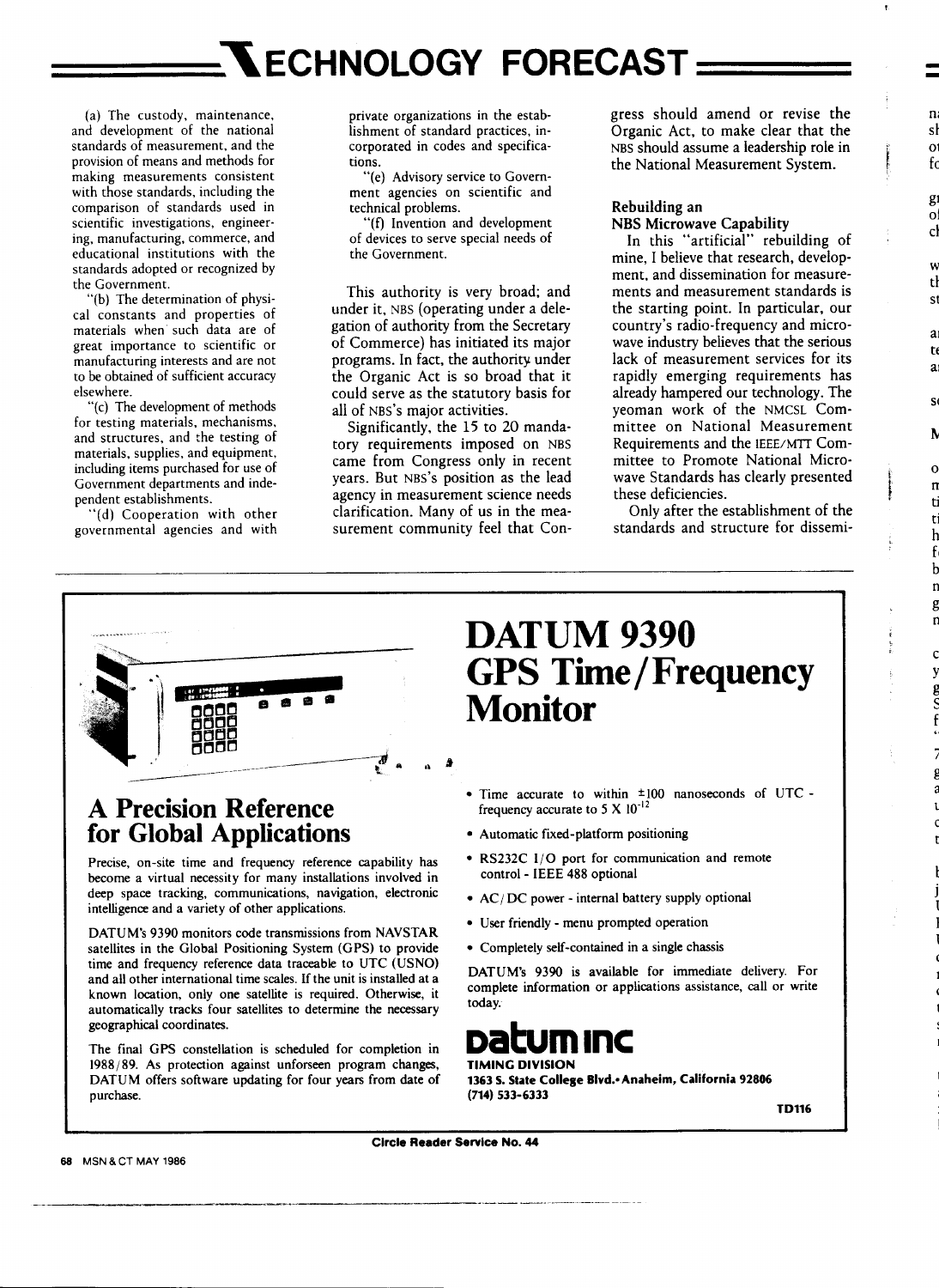# **NECHNOLOGY FORECAST:**

nation of the measurement services should the bureau build the many other programs that it does so well. for example:

1. standard reference material program-a powerful and innovative way of tying a measurement loop around chemical, analytical, and other tests;

2. standards-writing functionswhere NBS works in conjunction with the large number of private-sector standards agencies;

3. pre-eminent meeting facilities and hosting-with hundreds of hightechnology interchanges between NBS and industry and academia; and

4. publications-a national resource of knowledge.

### My Priorities, Your Priorities

As soon as we leave those programs on standards, the picture gets much more cloudy. Clearly, the standardization mandate requires a research function that is second to none; and NBS has had world-class research programs for years. However, the budgetbashing of recent years, along with new congressionally mandated programs, has caused deterioration of this national resource.

NBS's strength, unfortunately, also creates a problem. During the past 15 years, the NBS has been asked by Congress to serve as a "National Job Shop." It has ranged from proximityfuse research in World War II to "burning baby blankets" during the 70s' consumer-safety era. The NBS programs on fire research, and building and construction standardization, are unquestionably tops in the world. The computer-science programs serve critical needs on standards and security.

But do all these crucial programs belong at NBS? Or could they belong just as well at some of the other 73 U.S. national research laboratories? How about the projects for increasing U.S. productivity: robotics, semiconductor technologies, the cold-neutron reactor project? How about programs dealing with medical and pharmaceutical technology? It would seem to some of us that at least some of these might belong at NIH or elsewhere.

But the opposing argument is intriguing, too. The very interaction of all of these disciplines in one organization creates serendipity. Pursuing basic knowledge with multidisciplined

people results in highly practical fallout. For example, NBS Boulder scientists zeroing in on a more accurate figure for the speed of light realized that one limitation of their measurement was due to the antenna-aperture effects of the light-wave launch antenna. In learning how to describe mathematically the near-field effect,

and thereby supply corrections, the microwave near-field antenna range was born. This remarkable computerized facility probes the complex wave across an antenna and predicts with amazing accuracy the far-field pattern. More than 20 ranges have already been installed in ten aerospace companies.



Circle Reader Service No. 57